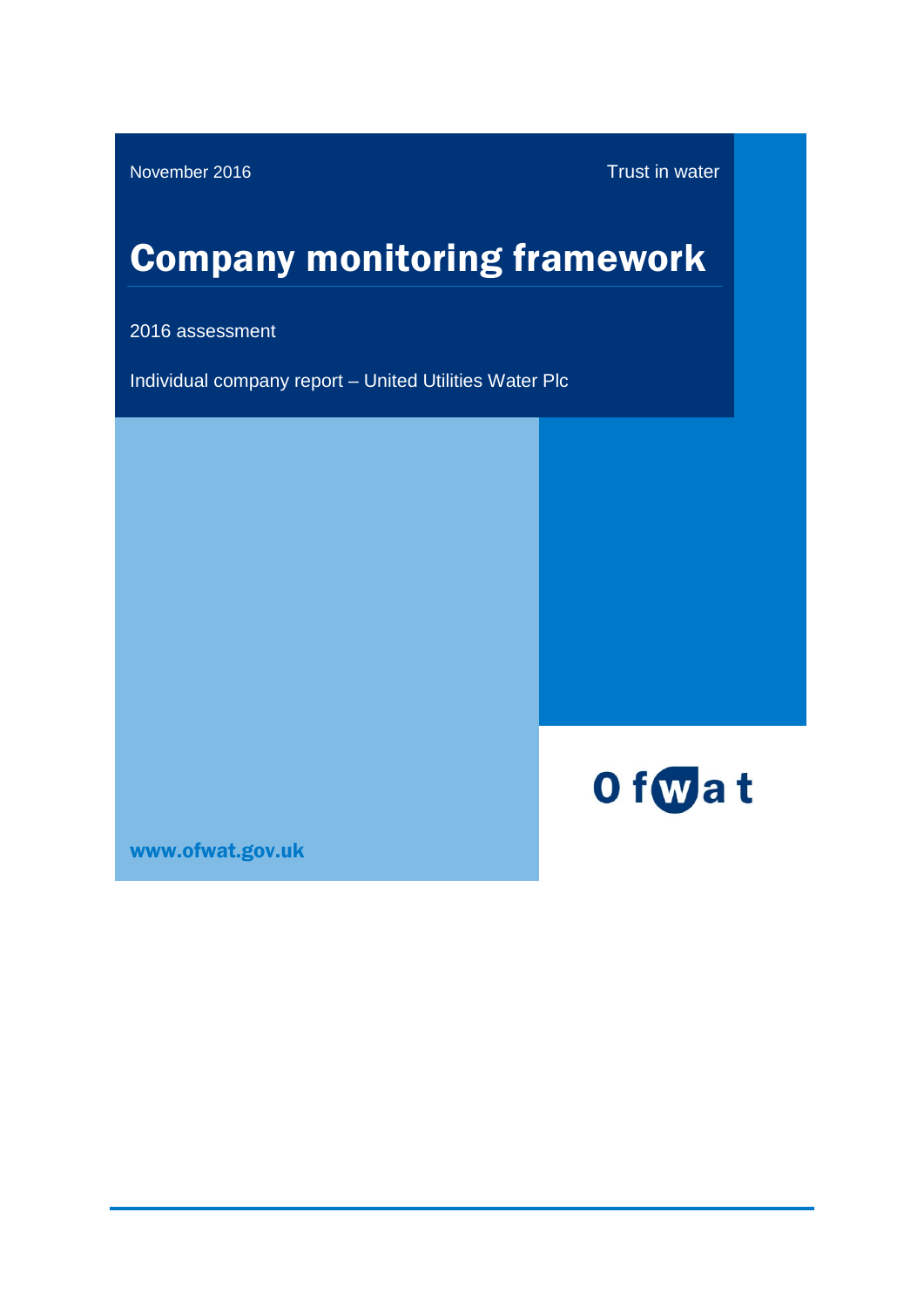# Company monitoring framework assessment

This document outlines the results of our 2016 Company Monitoring Framework (CMF) assessment of United Utilities' assurance. It includes a summary of our assessment, and further information on the exercises we undertook to assess United Utilities' assurance, and our findings.

In the context of our CMF, in order to be in the self-assurance category, we were looking for leading edge companies to meet the high standards of assurance that stakeholders expect. As well as providing clear, transparent and accurate data, we expect companies to present their information in a way that stakeholders can engage with. We were looking for companies who can demonstrate a successful and positive approach to stakeholder engagement, including in their approach to developing their assurance plans where appropriate. Transparency about company structures, procedures and decision-making processes is another important area of focus that helps companies to earn their stakeholders' trust and confidence.

Further information on this year's assessment is available in our ['Company](http://www.ofwat.gov.uk/regulated-companies/comparing-companies/information-quality/)  [monitoring framework 2016 assessment'](http://www.ofwat.gov.uk/regulated-companies/comparing-companies/information-quality/) publication. The framework itself is available in our ['Company monitoring framework final position'](http://www.ofwat.gov.uk/publication/company-monitoring-framework-final-position/), published in June 2015.

# Summary of our assessment

United Utilities has generally met, and in some cases exceeded, our expectations for assurance practices. We were impressed by the quality of its assurance plan, which demonstrated that it had listened to customers and responded by making changes to its initial draft. This was good evidence of United Utilities addressing its targeted areas for improvement. United Utilities' independent panel (YourVoice) published a report alongside this year's annual performance report and financial information which was effective in highlighting customer views and suggestions for how the company should respond. This proactivity was underpinned by a strong performance on transparency and simple, clear communication - backed up by a Plain English Crystal Mark.

We did note minor weaknesses in United Utilities' assurance. The main weakness was that the compliance statement did not explicitly state that the company complies with all relevant regulatory, statutory and licence obligations. We also noted that there were a couple of instances where more, or clearer, narrative explanations would have helped stakeholders to understand their publications better. We also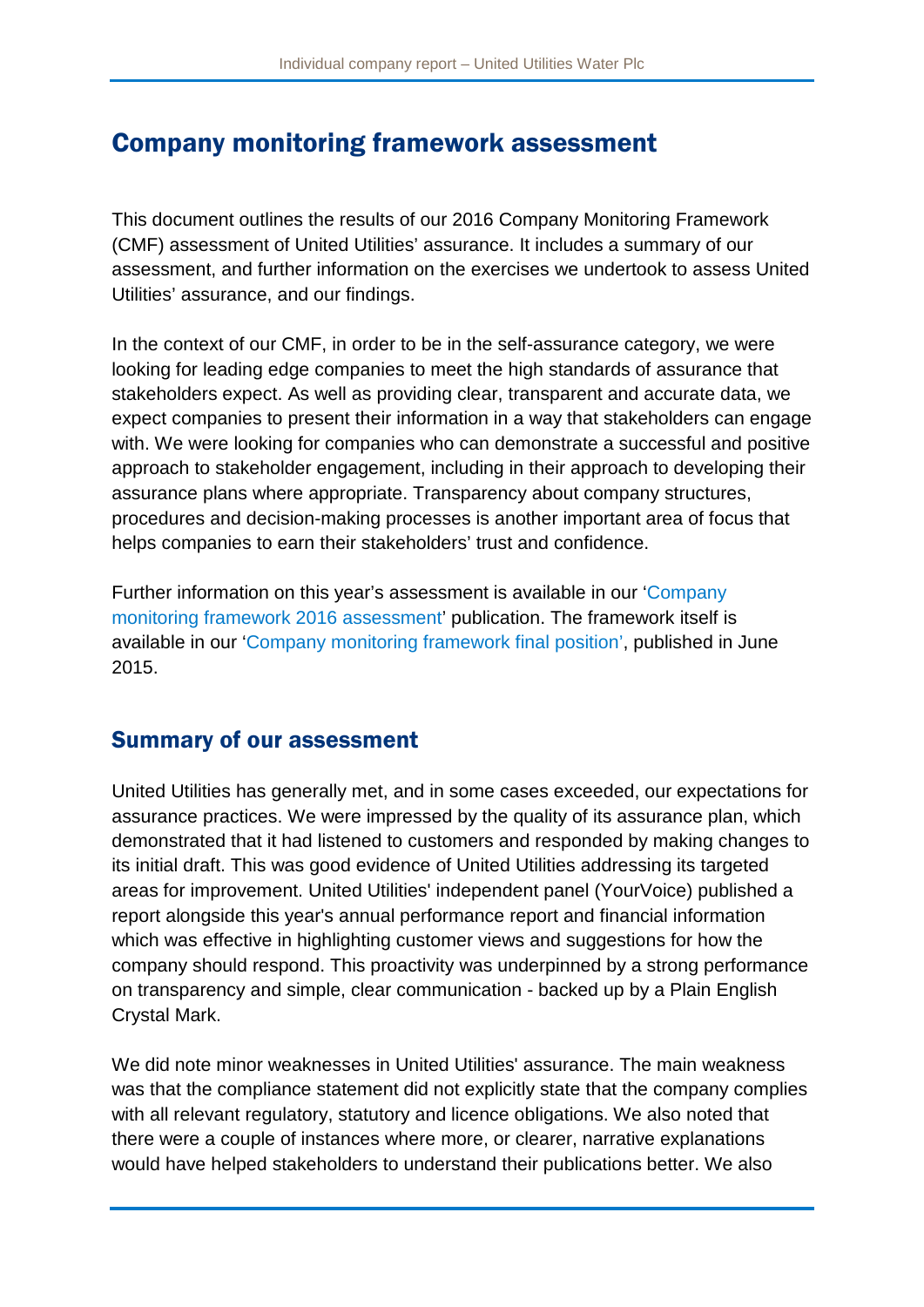picked up a couple of minor data ambiguities, though these were in part a consequence of the company interpreting our guidance in a not unreasonably way.

United Utilities in most cases met or exceeded our expectations, and we found no evidence of behaviour which would reduce trust and confidence or significant problems with assurance plans. We have decided to move United Utilities to 'selfassurance' status.

In this document we have set out a brief summary of the individual assessments that we undertook as part of our Company Monitoring Framework (CMF) assessment in 2016. The remainder of this document provides brief feedback on the company's performance against each of our eleven assessment areas for this year:

| <b>Our view</b>             | <b>Assessment</b>                                                           |
|-----------------------------|-----------------------------------------------------------------------------|
| <b>Meets expectations</b>   | Financial monitoring framework                                              |
| <b>Meets expectations</b>   | Charges schemes assurance                                                   |
| <b>Meets expectations</b>   | Financial information                                                       |
| <b>Meets expectations</b>   | Final 2010-15 reconciliation data submission                                |
| <b>Meets expectations</b>   | Outcomes                                                                    |
| <b>Meets expectations</b>   | Compliance with principles of board leadership, transparency and governance |
| <b>Minor concerns</b>       | Risk & compliance statement                                                 |
| <b>Exceeds expectations</b> | Assurance plan                                                              |
| <b>Meets expectations</b>   | <b>Targeted reviews</b>                                                     |
| <b>Exceeds expectations</b> | Data assurance summary                                                      |
| Not applicable              | Evidence from casework activities                                           |

# Results of each assessment exercise

# 1.1 Financial monitoring framework

## What we were looking for

In this assessment we looked at how the companies had followed our financial monitoring framework guidance. Our assessment focused on the quality of financial information published in the annual performance report, the transparency of disclosures and consistency of financial metric data published.

This is an area where companies' data assurance is particularly important, and companies need to ensure that the information that they publish is in line with the guidance provided by Ofwat. This enables Ofwat, and other stakeholders, to be confident that the information that each company publishes has been prepared on a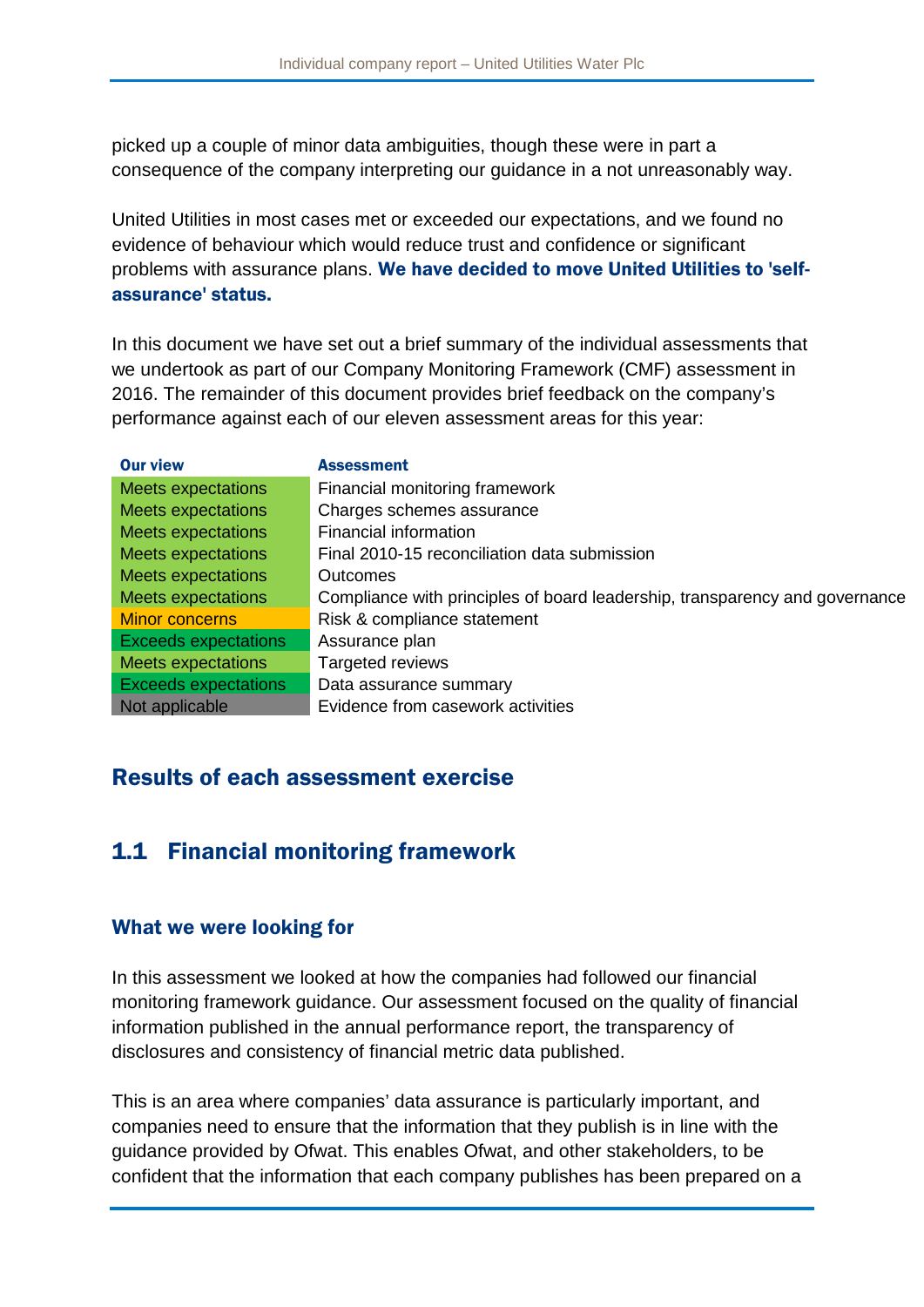consistent basis and allows meaningful comparisons to be made between companies.

#### What we found

Following our review of the information published by United Utilities, we raised a query as it was not clear how the net debt disclosed reconciled to the borrowings figures shown in the balance sheet. The figures disclosed were correct, but we would recommend further explanations should be included in the annual performance report for clarity. No other issues were identified, so overall we assessed that the company met our expectations.

Our assessment: meets expectations

# 1.2 Charges schemes assurance

## What we were looking for

Companies must publish their forward charges schemes in February each year. We checked that companies:

- published and assured their charges schemes;
- complied with our charging rules;
- assessed and explained significant movements in charges; and
- devised and put into effect effective handling strategies to address significant movement in charges.

This is an important assessment, because our charging rules are designed to protect customers through stable, transparent and predictable charging, in the absence of competition.

## What we found

United Utilities met all the requirements for this assessment. It put in place appropriate handling strategies to manage incidence effects of changes in charges.

It provided details of the levels of bill increases for commercial and industrial customers and the numbers of affected customers as we expected. However, it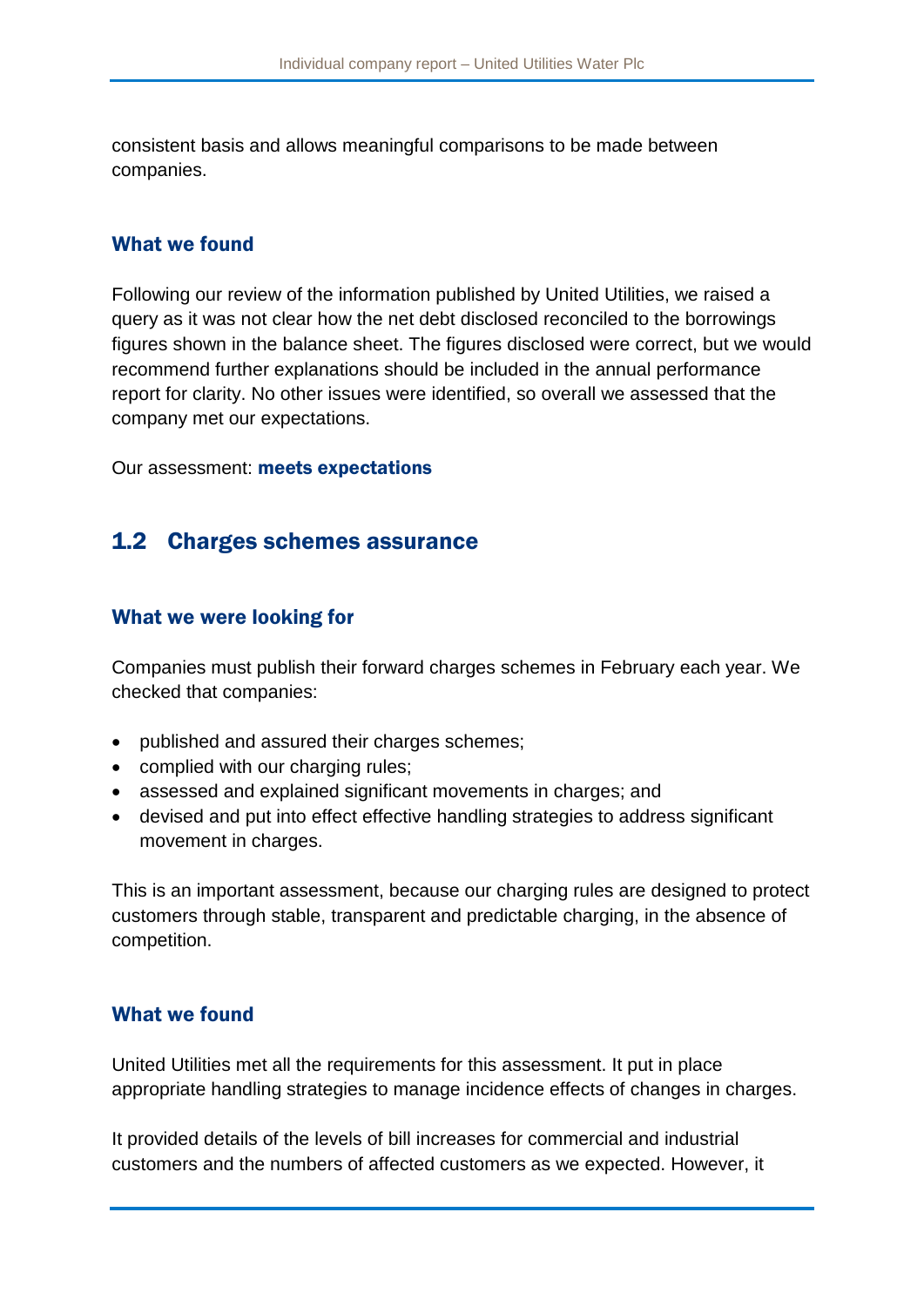would have been helpful if the company had provided the reasons for the bill increases. Overall United Utilities met our expectations for this assessment.

Our assessment: meets expectations

# 1.3 Financial information

#### What we were looking for

In this assessment we looked for an absence of omissions or errors, where the companies reported their actual performance and to compare aspects of this performance to the assumptions made at the PR14 final determination. We did not look at all areas but chose four key risk areas to look at this year which were:

- wholesale total expenditure reporting;
- revenue and profit statements, disaggregated by price control;
- methodology statement on how costs are allocated across the price controls; and
- disclosures required for transactions with non-regulated associate companies.

We developed a log of the issues, errors and inconsistencies we uncovered as part of our analysis. We assessed the nature and number of issues identified to form a view on the quality of assurance in each company's published financial information.

This is an area where companies' data assurance is important, because a range of stakeholders will use this information and rely on its accuracy. It also informs important preparatory work for PR19.

## What we found

We identified no negative issues during our review of the four areas we chose to look at this year.

Our assessment: meets expectations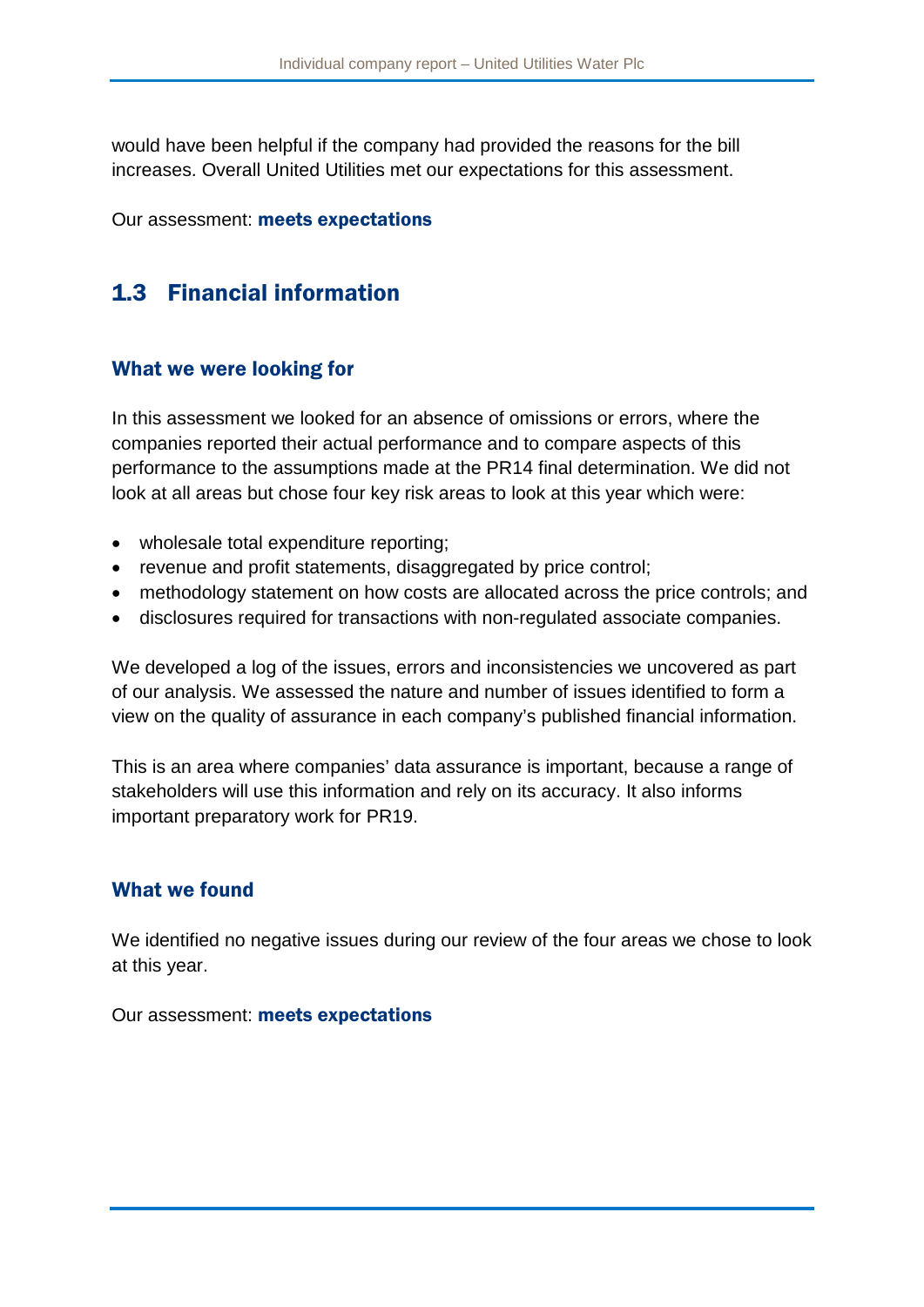# 1.4 Final 2010-15 reconciliation data submission

## What we were looking for

In this assessment we assessed companies' adherence to our guidance [\(IN15/17,](http://www.ofwat.gov.uk/publication/in-1517-expectations-for-company-reporting-of-2014-15-actual-performance-against-2010-15-incentive-mechanisms/) December 2015) covering assurance, data and commentary requirements. Our guidance covered a range of requirements including data table completion, explanatory requirements, supporting evidence and board signoff.

This is an important area for companies' data assurance, because the submission is used to update the final reconciliation of the PR09 incentive arrangements for the 2010-15 period which directly impact the companies' revenue allowances they can recover from customers.

## What we found

Overall we have no concerns with the assurance of the final 2010-15 reconciliation submission. The company met our expectations for the submission in respect of all the elements that are relevant to the company.

We noted minor data ambiguities in and across tables which when queried were easily corrected and we considered them to be in part a consequence of interpreting our guidance in a not unreasonable way. However there was insufficient level of detail provided in the initial commentary to allow us to assess the change protocol. Consequently we raised a number of queries seeking to clarify our understanding of the information provided in the submission which the company resolved proactively to our satisfaction.

Our assessment: meets expectations

# 1.5 Outcomes

# What we were looking for

In this assessment we looked for:

- reliable, timely and appropriate information for customers and other stakeholders;
- transparent and accessible information for customers and other stakeholders;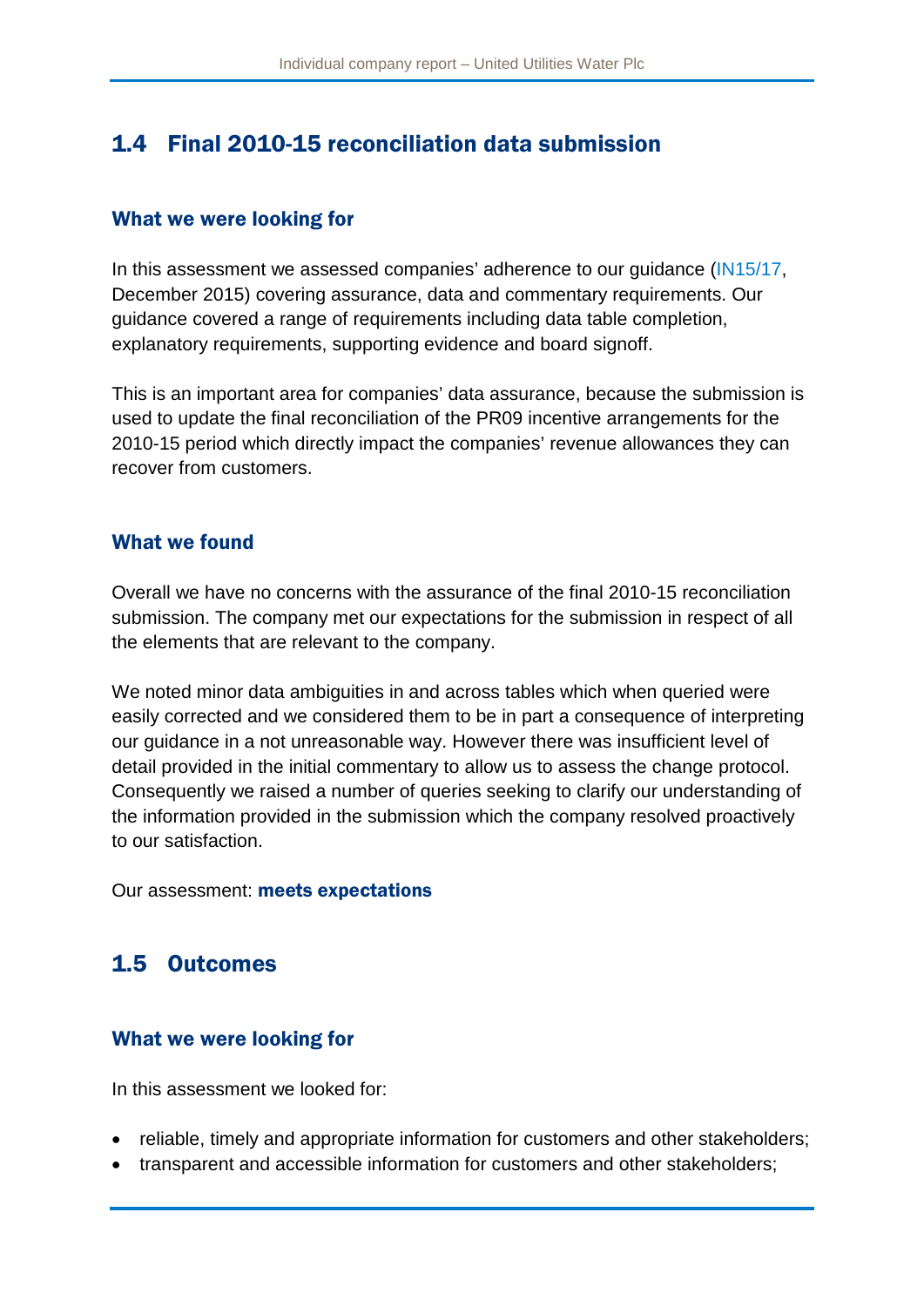- appropriate data assurance;
- evidence that the company has listened and responded to its customers and other stakeholders; and
- compliance with the outcome delivery and reporting proposals as set out in the PR14 final determination company-specific appendix.

This is an important assessment, to ensure that stakeholders can understand what companies' are doing to deliver the outcomes that customers expect.

## What we found

Overall, United Utilities provided accurate, reliable information in table 3A (outcome performance) and its annual reporting commentary, however we did find instances where information was inaccurate or inconsistent. We considered that these particular instances did not reduce stakeholders' trust and confidence.

However, in table 3A the company reported a 2015-16 actual performance level of "UQWASC" (upper quartile for water and sewerage companies) for performance commitment A-1 Service incentive mechanism (SIM). At the time of reporting, the industry-wide overall (weighted average of survey and complaints) SIM scores were not available and therefore United Utilities would not have been able to state whether it had met its CPL or not. In future years we would expect the company to only report its performance in table 3A, and whether it has met its committed performance level, if sufficient information is known for it to do so.

Transparency and accessibility is generally very good. For example, the company has produced an easy to read summary for customers to accompany the more detailed annual performance report. This summary gained the Plain English Campaign's Crystal Mark for clarity. However, an area where there remains room for further improvement is the reporting of performance and incentives in connection with sub-measures. These are ultimately being measured using indices and it is not clear to customers and other stakeholders how the rewards and penalties that have been accrued have been calculated.

There is sufficient evidence that the company has been transparent with customers and stakeholders about the data assurance that has been put in place. For example, the company employed Halcrow Management Sciences to review the performance and volume data used to support the Performance Commitments/Outcome Delivery Incentives data within table 3A, and Halcrow's technical assurance report has been included in the company's annual performance report.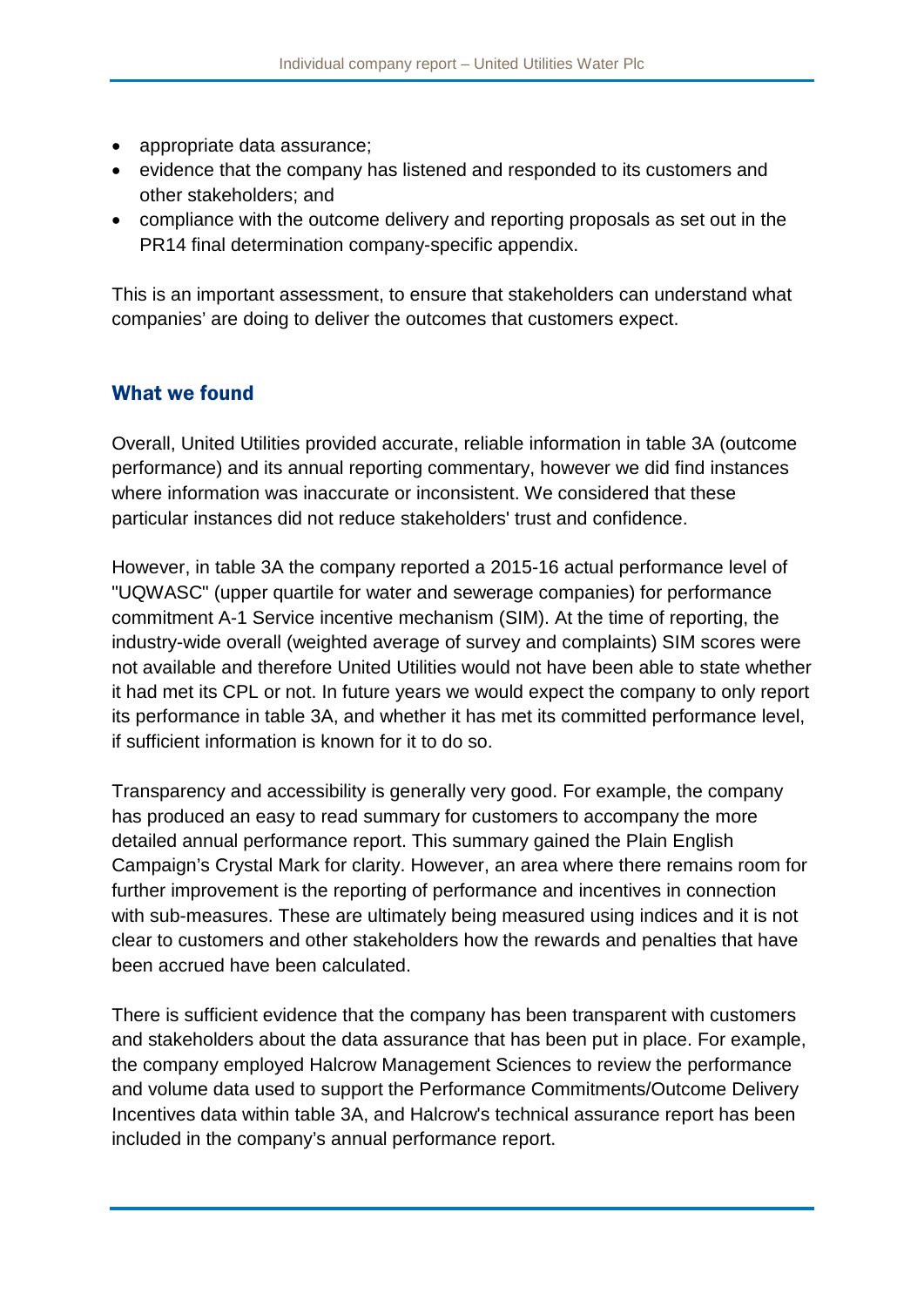There is clear evidence that the company has provided the wider assurance to demonstrate it is listening to customers. To accompany the annual report & financial statements and annual performance report, the company has published a report from the YourVoice panel: 'Reflecting on United Utilities' performance – 2015-16'. This independent panel has an integral part in monitoring, assuring and reporting on the delivery of the company's performance commitments. The panel also looks at how company research can continue to capture and strengthen the views of its customers. The YourVoice report provides customers and other stakeholders with an independent opinion on the company's progress in delivering its performance commitments.

There is sufficient evidence that the company is implementing its proposals for outcome delivery and reporting that were published in the PR14 final determination company-specific appendix.

Our assessment: meets expectations

# 1.6 Compliance with principles of board leadership, transparency and governance

# What we were looking for

In this assessment we looked for how the information which the company provided demonstrated that it has met our board leadership transparency and governance principles. This included the provision of:

- transparent governance information, including group structure and on director remuneration;
- evidence that the board of the regulated company has full control over the company, including its long-term strategy, and is fully focused on its obligations; and
- clear information on the composition of the board and its sub-committees.

This is in important assessment, designed to give stakeholders trust and confidence that the company is structured appropriately and transparently, and complies with its legal obligations.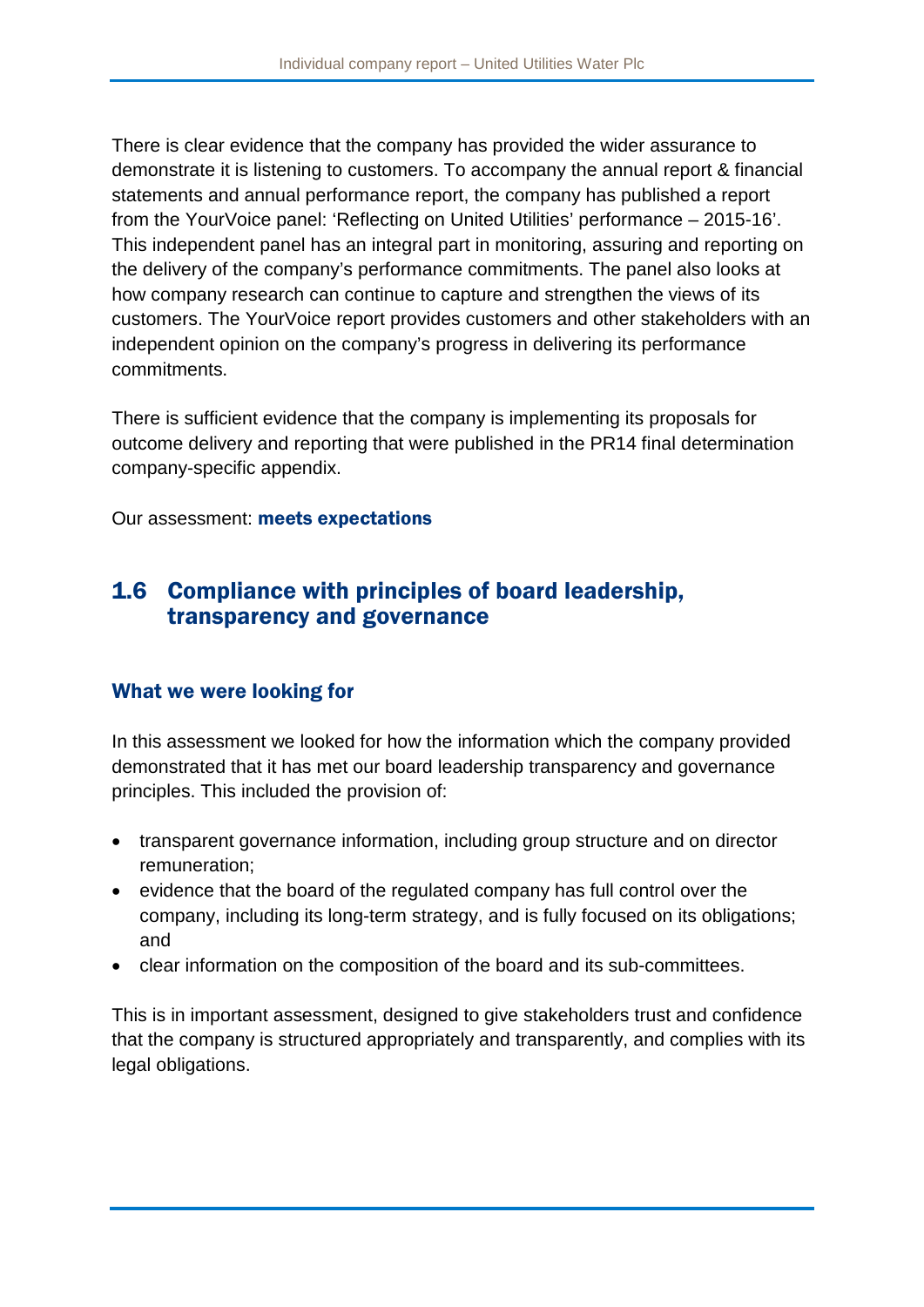#### What we found

The information provided in the company's annual reporting has demonstrated that it has met our board leadership transparency and governance principles.

Our assessment: meets expectations

# 1.7 Risk & compliance statement

#### What we were looking for

In this assessment we looked for a statement, explicitly endorsed by the company's board, which confirms that the company has complied with all its relevant statutory, licence and regulatory obligations and is taking appropriate steps to manage and/or mitigate any risks it faces.

This assessment is designed to give stakeholders trust and confidence in companies' approach to compliance and risk management. The statement is intended to facilitate a company-led approach to compliance.

#### What we found

The company has provided a statement that it has 'sufficient understanding of its relevant statutory, licence and regulatory obligations for 2015/16.' It has also provided confirmation that it is complying with specific, key obligations. However it has not provided a statement that it is complying with all its relevant statutory, licence and regulatory obligations as required.

Although not fully meeting our expectations the statement that has been provided is appropriately signed to demonstrate endorsement by the whole board.

Our assessment: minor concerns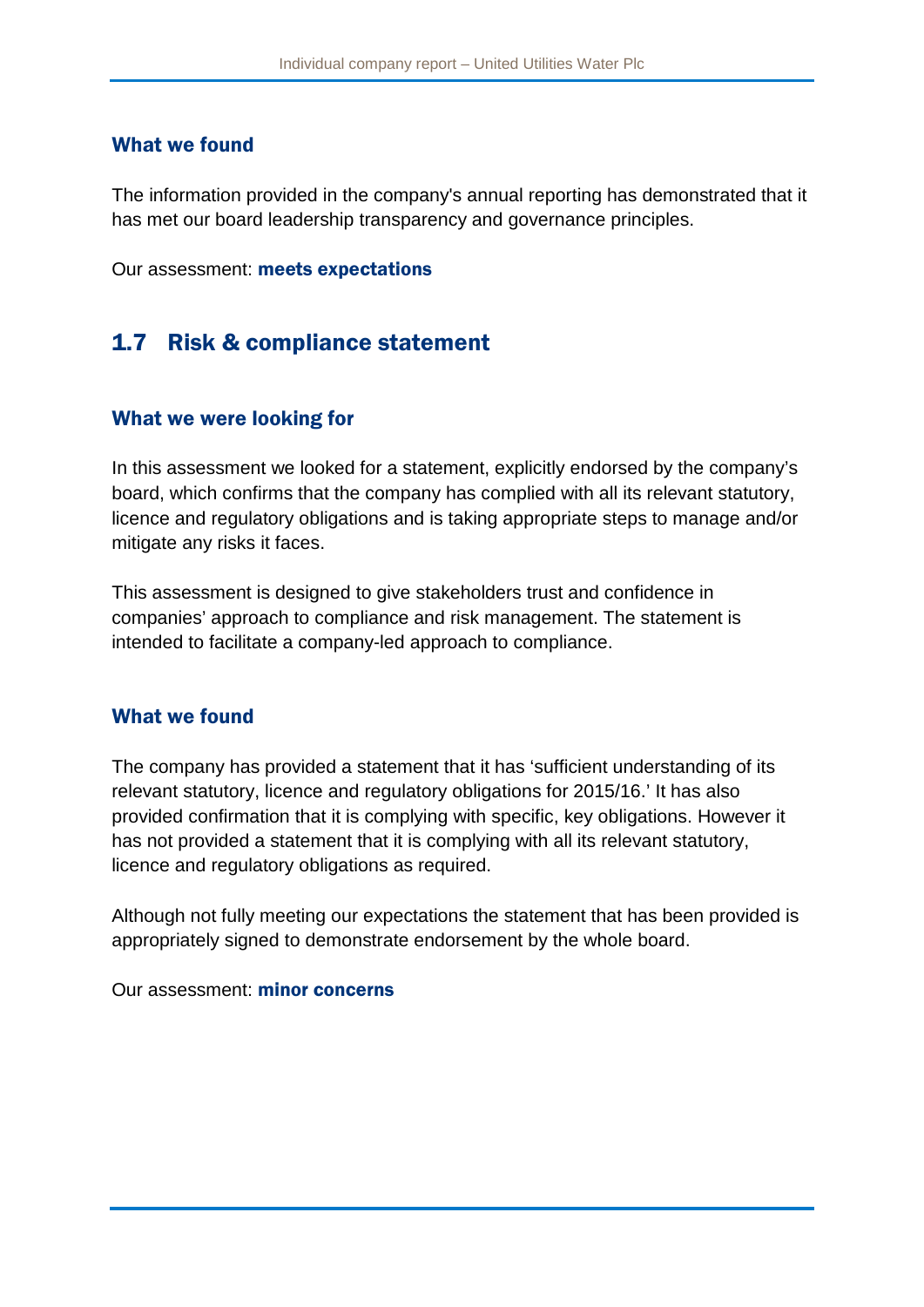# 1.8 Assurance plan

## What we were looking for

In this assessment we looked for the following in companies' assurance plans.

- Explanation of the framework and their approach to it.
- Evidence of stakeholder engagement undertaken to develop the plan.
- Clear scope, and rationale for targeting specific areas.
- Appropriate language and accessibility for all stakeholders.

This is a key test of whether companies are listening to their stakeholders and using their views to improve their practices.

## What we found

The assurance plan clearly sets out the context and the company's approach to applying the framework. There is an accessible summary of the company's assurance framework. The scope of plan and why specific areas have been targeted and how the assurance process will address the identified risk are clearly set out. There is clear evidence that the final assurance plan had been updated following stakeholder comments on the draft plan.

Our assessment: exceeds expectations

# 1.9 Targeted reviews

## What we were looking for

In this assessment we looked at:

- companies' tax reconciliation notes published in the annual performance report to see if they acted on our tax targeted review recommendations; and
- improvements companies have made to 2015-16 reporting in response to our sludge and water resources targeted review.

These are two areas we have recently highlighted for companies to focus on, and we want to see evidence that they are taking steps to improve their assurance.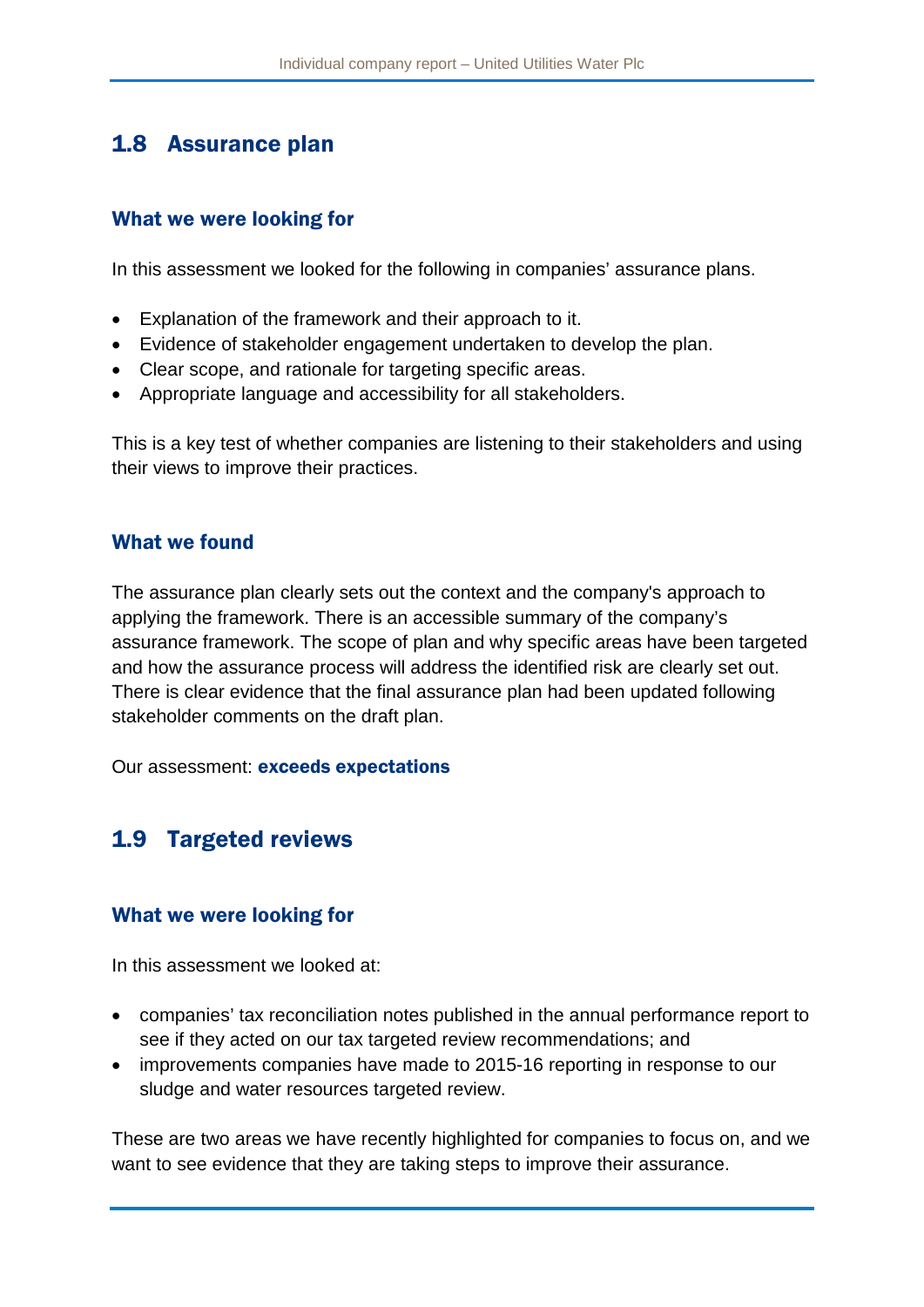#### What we found

The company published a clear tax reconciliation note quantifying the differences, though we feel that more narrative would have been helpful to explain variances.

The published cost allocation methodology statement clearly set out the changes made for 2015-16 reporting as a result of the CEPA recommendations made following our targeted review into sludge and water resources.

Our assessment: meets expectations

# 1.10 Data assurance summary

#### What we were looking for

We checked that companies have:

- published a data assurance summary for 2015-16 activities;
- covered the targeted areas from the company's assurance plan; and
- provided an overview of the company's assurance methods and processes, the audit exercises carried out and their findings.

This assessment is designed to ensure that companies provide accessible assurance to stakeholders, to build trust and confidence in their data publications.

#### What we found

The company published a comprehensive summary of the data assurance carried out throughout the year. The data assurance summary sets the context, provides background and gives a good summary of assurance framework. The table provided clearly sets out all the assurance activities performed for each targeted area and detail on the findings which has a much wider focus than simply the annual performance report. It includes a summary assurance report from the company's technical assurer.

Although the data assurance summary is written as a section within the company's published annual performance report it is easy to read and is prominent on the company's website through a search for "data assurance" which returns the annual